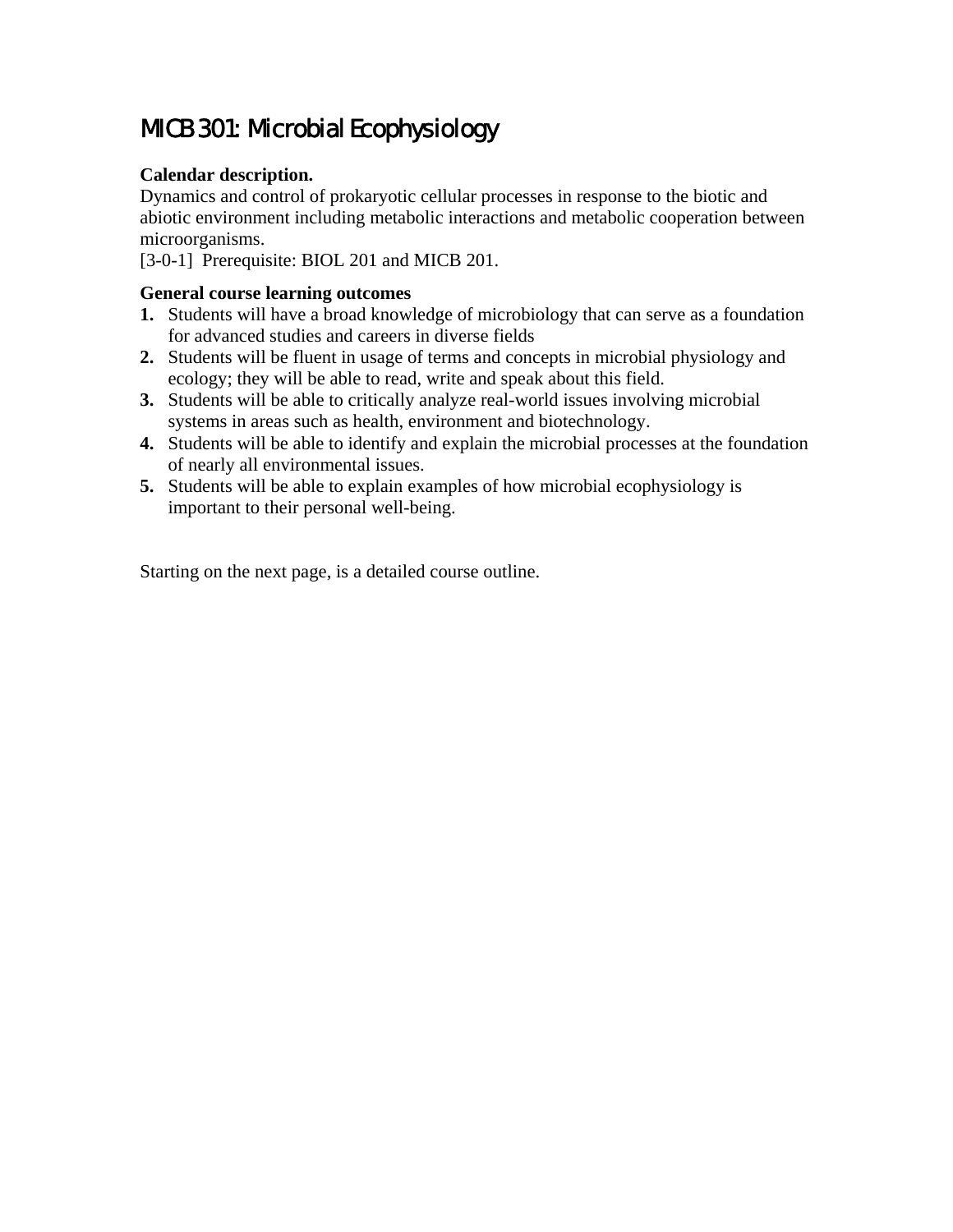## **Section 1. Prokaryotic cell growth & division – a closer look**

## **Learning objectives – Students will be able to**

- 1. Recognize structures of peptidoglycan and its components (you do not need to be able to draw them)
- 2. Explain how peptidoglycan is synthesized, relating this process to its functions
- 3. Describe the function and regulation of the replisome
- 4. Describe the structure and functioning of the divisome
- 5. Discuss what is and is not known about coordination of growth, DNA replication and cell division

## **Major Concepts – be able to identify, explain or give examples of these**

Complex molecular machines Prokaryotic cell organization Prokaryotic cytokinesis Regulation & coordination of complex cellular processes

## **Outline**

- 1.1 Peptidoglycan synthesis Cell envelope Structure Growth 1.2 DNA replication
- Regulation 1.3 Cell division Cytokinesis Divisome Protein localization KaiAB hourglass – a simple circadian clock

*Continued*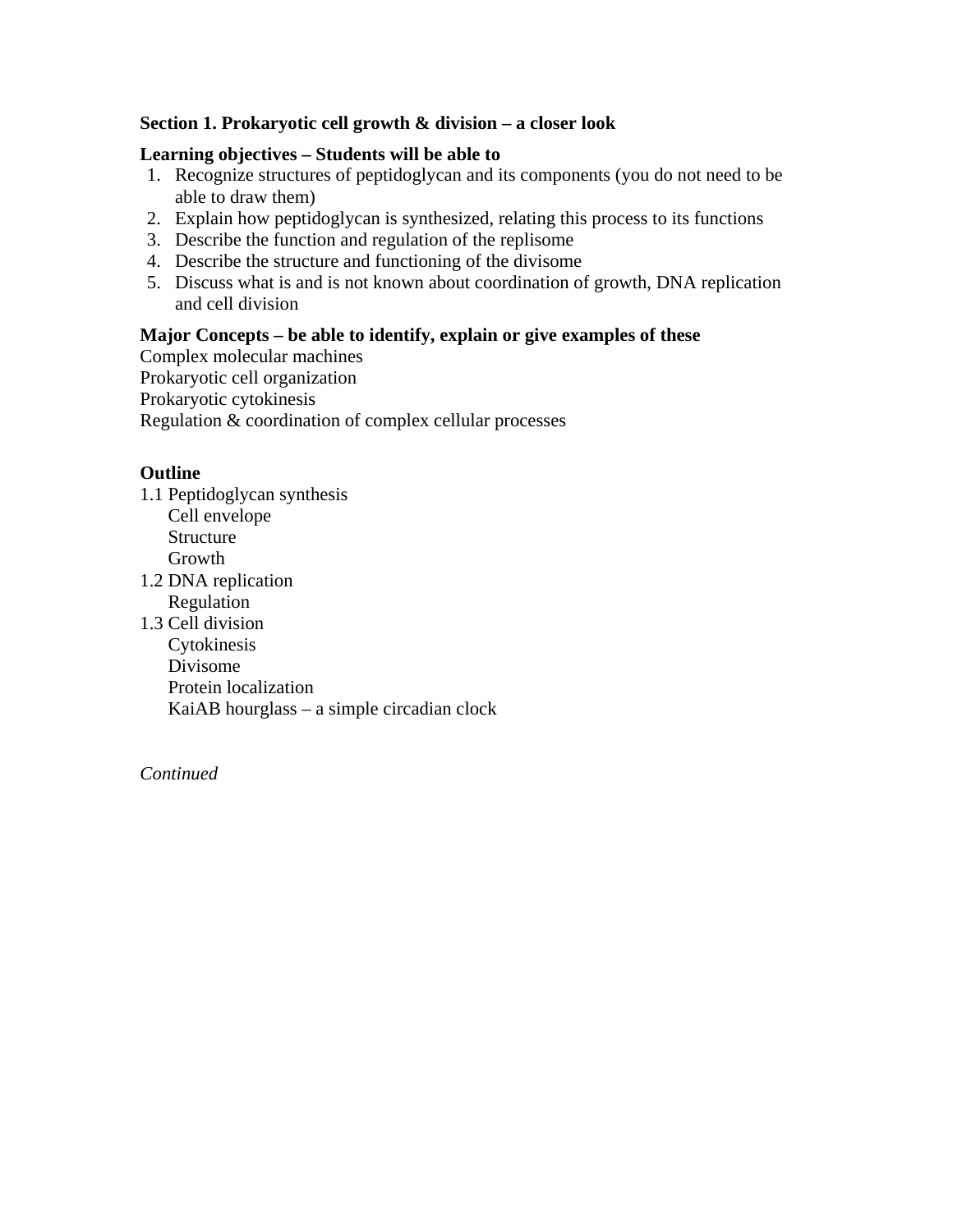## **Section 2. Respiration: a broad view**

#### **Learning objectives – Students will be able to**

- 1. Within respiratory processes, recognize or give specific examples of major concepts, including energy coupling, energy conservation, energy transduction, redox reactions, electron transport, redox gradients.
- 2. Identify electron donors and acceptors in redox reactions.
- 3. Be able to use the electron tower to explain or predict energetic aspects of respiration.
- 4. For the various types of respiration discussed, describe and compare the environments where they occur and the impacts they have on those environments.
- 5. Be able to use the names and formulae of the chemical species discussed to recognize and describe respiratory processes.
- 6. Explain the environmental significance and applications of types of respiration discussed.

## **Major Concepts – be able to identify, explain or give examples of these**

| Hydrogen carrier                 | Dissimilation          |
|----------------------------------|------------------------|
| Mineralization                   | Fuel cell              |
| Oxidative phosphorylation        | Subsurface environment |
| Redox gradient                   | <b>Bioremediation</b>  |
| Energy conservation              | Symbiosis              |
| Energy transduction              | Dehalorespiration      |
| Electron tower                   | Proton translocation   |
| Microgradient                    | Energy coupling        |
| Rhizosphere                      | Denitrification        |
| Terminal electron acceptor (TEA) |                        |
|                                  |                        |

## **Outline**

- 2.1 Overview
- 2.2 The big picture of metabolism, a review Catabolism Anabolism
- 2.3 Respiration, the basics & diversity Essential process Electron tower Redox gradients The soil environment
- 2.4 Denitrification Mechanism Applied & environmental significance
- 2.5 Dissimilatory metal reduction Acquisition of ferric iron Environmental significance Microbial fuel cells

## 2.6 Dehalorespiration Perchloroethene PCBs *Dehalococcoides* genome – bioinformatic ecology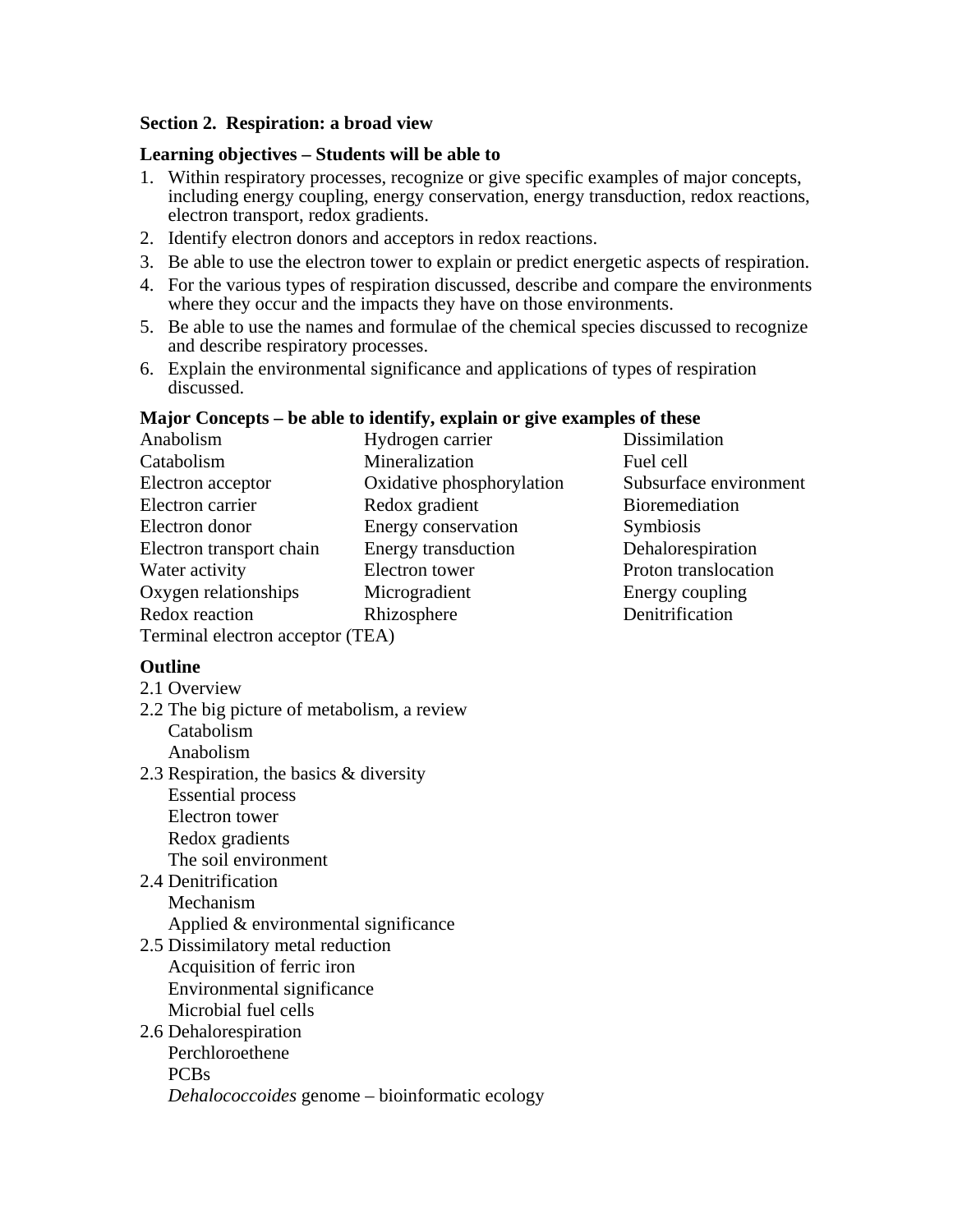## **Section 3. Sensing & responding to the environment**

## **Learning objectives – Students will be able to**

- 1. Recognize, describe, draw and compare different transporters
- 2. Identify the force(s) driving different transport processes
- 3. Describe two-component systems and how they generally function
- 4. Compare phosphorelay and two-component systems
- 5. Explain the mechanism by which OmpF and OmpC synthesis is regulated and how mutants in the system lead to particular phenotypes
- 6. Predict and explain phenotypes of mutants with defective chemotaxis sensors or signal transducers
- 7. Explain the significance and mechanism of adaptation in chemotaxis

## **Major Concepts – be able to identify, explain or give examples of these**

Adaptation to chemoeffectors Active transport DNA binding affinity Energy transduction Kinase Phosphorylase Protein-protein interaction Proton-motive force Signal amplification Signal integration Signal transduction

# **Outline**

- 3.1 Transport Facilitated diffusion & porins ABC transporters MFS transporters Rhodopsins Secondary transport: symport, antiport, uniport 3.2 Signal transduction Two-component systems, EnvZ-OmpR Phosphorelay systems, Spo system
- 3.3 Chemotaxis

Sensors & transducers Mechanisms of sensing and adaptation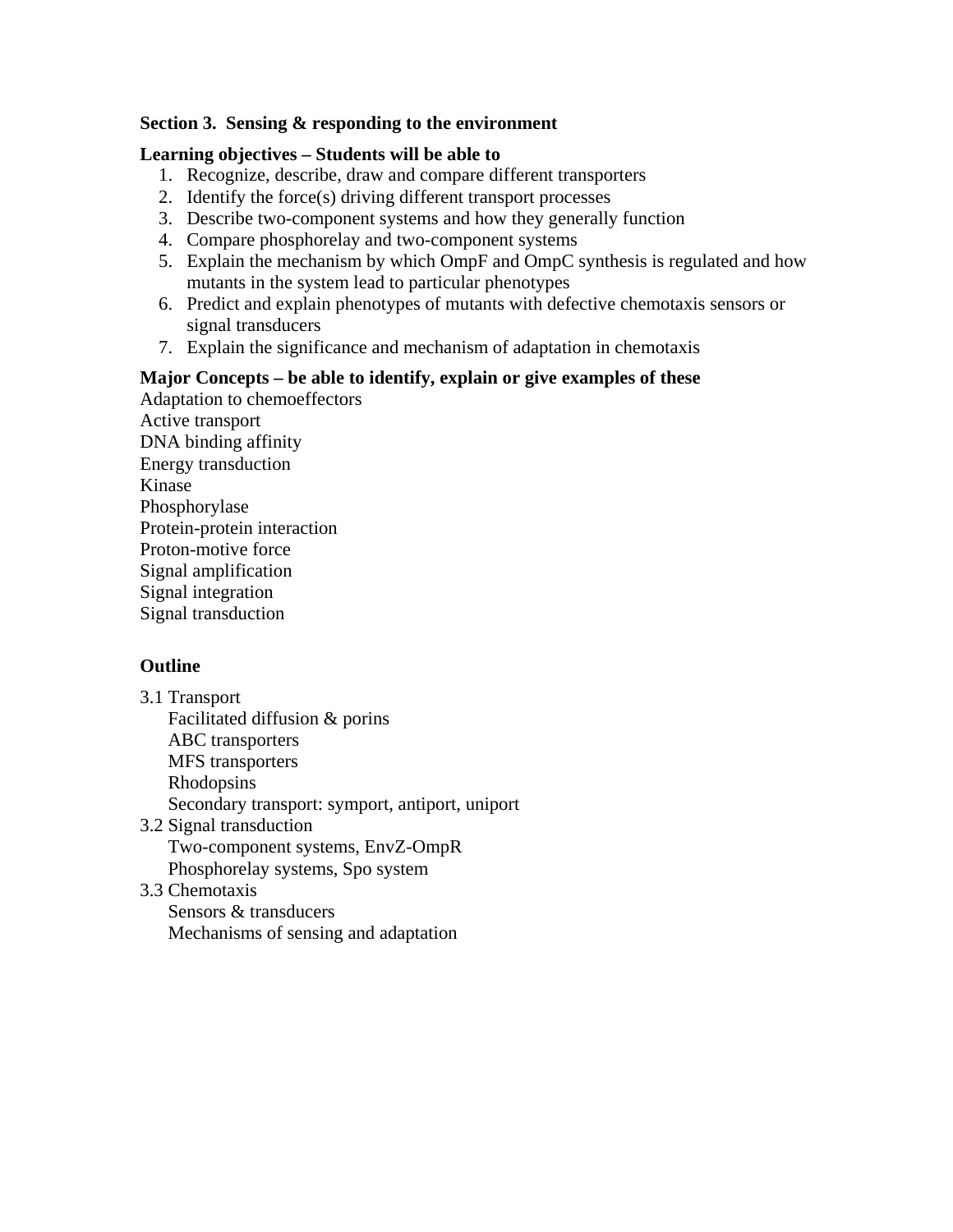## **Section 4. Organic compound degradation**

## **Learning objectives – Students will be able to**

- 1. Recognize and distinguish the reactions of the types of oxygenases discussed.
- 2. Explain how aerobic hydrocarbon biodegradation relates to total metabolism, including energy conservation, anabolism, reductant and the fate of carbon.
- 3. Discuss factors potentially limiting hydrocarbon biodegradation in natural environments and explain how those limitations can be overcome in engineered systems.
- 4. Be able to recognize structures of lignin and cellulose as well as to compare and contrast mechanisms for degradation of these two polymers.
- 5. Name and describe groups of organisms that degrade wood and describe their adaptations permitting wood degradation.
- 6. Describe how any of the processes of organic compound metabolism covered in this course affect the carbon cycle.

## **Major Concepts – be able to identify, explain or give examples of these**

Bioremediation Brown rot Carbon cycle Dioxygenase Engineered bioremediation systems Exoenzyme Flux Gliding motility Persistence **Recalcitrance** Reservoir White rot Xenobiotic

## **Outline**

- 4.1 The C cycle
- 4.2 Wood decomposition

Wood degraders – diversity Lignin biodegradation, white rot Cellulose biodegradation, secreted cellulases, cellulosome Forest fungi – relationship of niche and lignocellulose degradation capacity

- 4.3 Concepts in biodegradation **Oxygenases**
- 4.4 Alkane biodegradation
- 4.5 Aromatic biodegradation
- 4.6 Methylotrophy
- 4.7 Bioremediation Limiting factors Engineered systems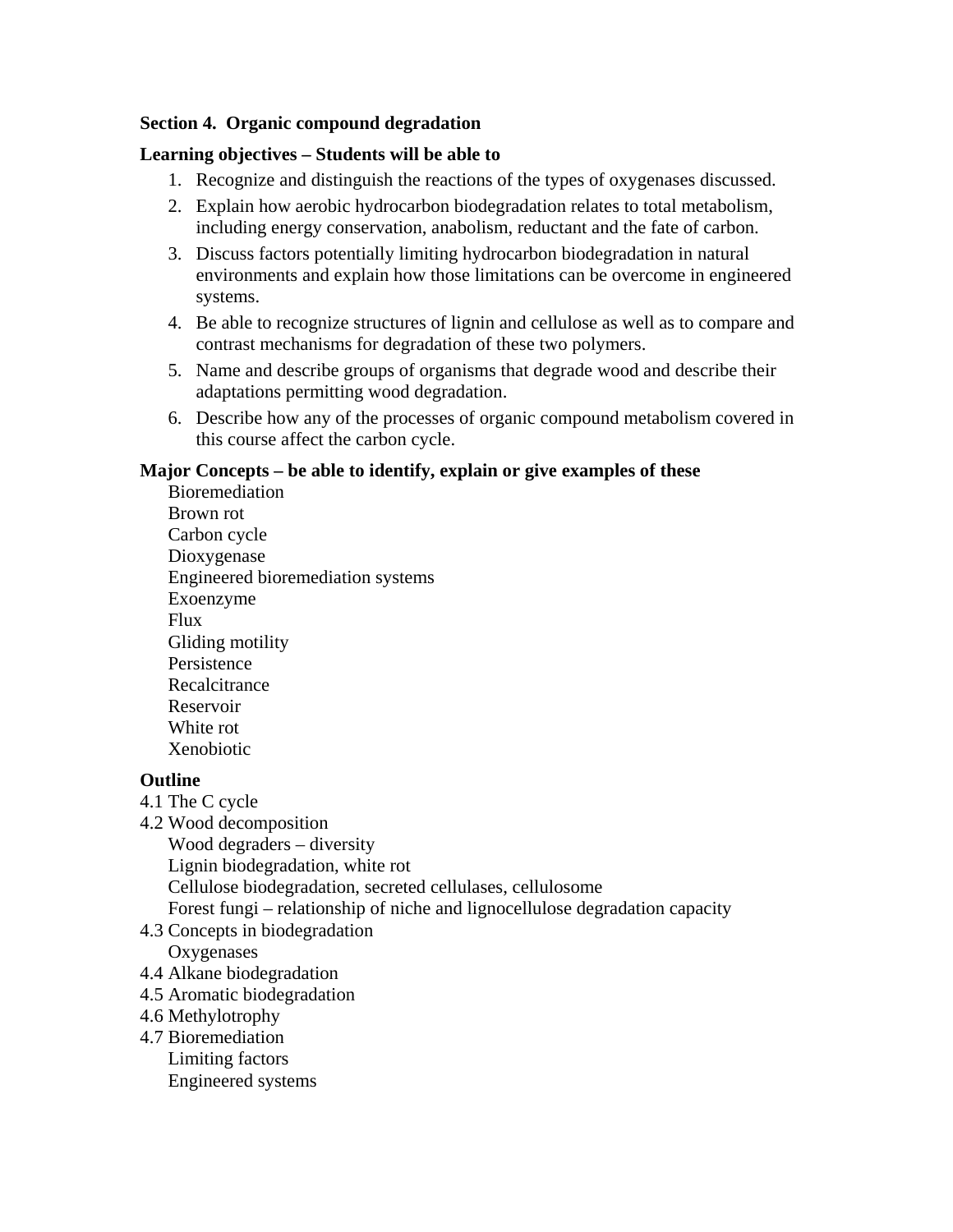## **Section 5. Anaerobic food web**

## **Learning objectives – Students will be able to**

- 1. Identify, explain or give specific examples of major concepts in fermentation and syntrophy listed below
- 2. Give examples of how fermentations are used by humans, explaining the process and the benefits
- 3. For the metabolic groups discussed in the notes, describe their niches and habitats
- 4. Describe nutritional interactions discussed in the notes and explain their consequences
- 5. Explain differences in aerobic and anaerobic organic decomposition that relate to energetics and to nutritional interactions between populations
- 6. Given a particular environment, indicate what you think would be the primary mechanism of hydrogen consumption and provide your rationale
- 7. Predict how disruption of particular processes would affect the overall process of anaerobic organic decomposition or the carbon cycle in a particular environment

#### **Major Concepts – be able to identify, explain or give examples of these**

| Anaerbic mineralization               |
|---------------------------------------|
| Energy coupling                       |
| Fermentation                          |
| Guild                                 |
| Interspecies $H_2$ transfer           |
| Substrate-level phosphorylation (SLP) |

Disproportionation Eutrophic Food web High-energy compounds Redox balance Syntrophy

## **Outline**

- 5.1 What is fermentation
- 5.2 Review of glycolysis
- 5.3 Alcohol fermentation: ecology, applications, pathway
- 5.4 Homolactic fermentation: ecology, applications, pathway Lactic acid as an uncoupler Lactate/proton symport
- 5.5 Mixed acid fermentation: ecology, pathway
- 5.6 Anaerobic food webs Syntrophy Guilds
- 5.7 Obligate syntrophs

Significance Interspecies hydrogen transfer Thermodynamics Human gut mutualism

- 5.8 Homoacetogens
- Acetyl-CoA pathway 5.9 Methanogens
	- Significance & habitats Methanogenesis from  $CO<sub>2</sub>$ Methanogenesis from acetate
- 5.10 The rumen food web Metagenomic discovery of biomass degrading genes of the rumen